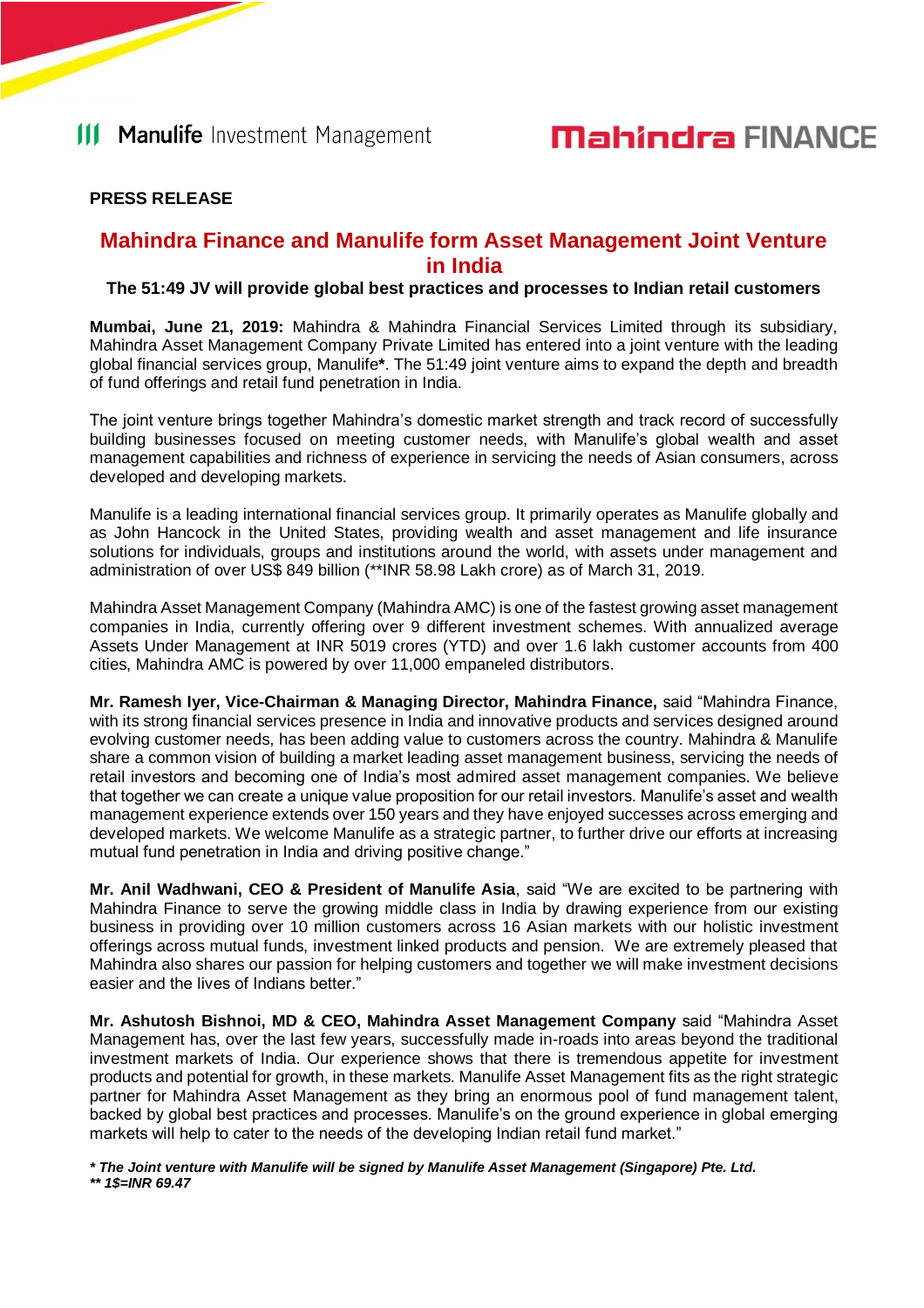## **III Manulife** Investment Management

# **Mahindra FINANCE**

**Mr. Michael Dommermuth, Head of Wealth and Asset Management, Manulife Asia,** said "We are very excited to be partnering with Mahindra to bring our experience to Indian consumers and further extend our global footprint. Mahindra Finance has become a market leader by focusing on meeting unmet customer needs, which mirrors our own experiences in growing our Asian franchise."

#### **About Mahindra**

The Mahindra Group is a USD 20.7 billion federation of companies that enables people to rise through innovative mobility solutions, driving rural prosperity, enhancing urban living, nurturing new businesses and fostering communities. It enjoys a leadership position in utility vehicles, information technology, financial services and vacation ownership in India and is the world's largest tractor company, by volume. It also enjoys a strong presence in agribusiness, aerospace, commercial vehicles, components, defense, logistics, real estate, renewable energy, speedboats and steel, amongst other businesses. Headquartered in India, Mahindra employs over 2,40,000 people across 100 countries.

Learn more about Mahindra on www.mahindra.com / Twitter and Facebook: @MahindraRise

#### **About Mahindra & Mahindra Financial Services Limited**

Mahindra & Mahindra Financial Services Limited (Mahindra Finance), part of the Mahindra Group, is one of India's leading non-banking finance companies. Focused on the rural and semi-urban sector, the Company has over 6.1 million customers and has an AUM of over USD 9.7 billion. The Company is a leading vehicle and tractor financier and also offers fixed deposits and loans to SMEs. The Company has over 1,300 MMFSL offices and reaches out to customers spread over 360,000 villages and 7,000 towns across the country.

Mahindra Finance is the only Non-Banking Finance Company from India to be listed on the Dow Jones Sustainability Index in the Emerging Market Category. Mahindra Finance has been ranked 14th on the list of India's Best Companies to work for - 2018, by Great Place to Work® Institute. The Company has also been recognized among the Best BFSI Brands 2018 by The Economic Times and Retail NBFC of the Year 2018 by Outlook Money Awards.

The Company's Insurance Broking subsidiary, Mahindra Insurance Brokers Limited (MIBL), is a licensed Composite Broker providing Direct and Reinsurance broking services. Mahindra Rural Housing Finance Limited (MRHFL), a subsidiary of Mahindra Finance, provides loans for purchase, construction and renovation of houses to individuals in the rural and semi-urban areas of the country. Mahindra Asset Management Company Private Limited (MAMCPL), a wholly-owned subsidiary of Mahindra Finance, acts as the Investment Manager of Mahindra Mutual Fund. The Company has a JV in the US, Mahindra Finance USA LLC, in partnership with De Lage Landen, a subsidiary of Rabo Bank, for financing Mahindra tractors in the US.

#### **About Manulife**

Manulife Financial Corporation is a leading international financial services group that helps people make their decisions easier and lives better. We operate primarily as John Hancock in the United States and Manulife elsewhere. We provide financial advice, insurance, as well as wealth and asset management solutions for individuals, groups and institutions. At the end of 2018, we had more than 34,000 employees, over 82,000 agents, and thousands of distribution partners, serving almost 28 million customers. As of March 31, 2019, we had over C\$1.1 trillion (US\$849 billion) in assets under management and administration, and in the previous 12 months we made C\$29.4 billion in payments to our customers. Our principal operations in Asia, Canada and the United States are where we have served customers for more than 100 years. With our global headquarters in Toronto, Canada, we trade as 'MFC' on the Toronto, New York, and the Philippine stock exchanges and under '945' in Hong Kong.